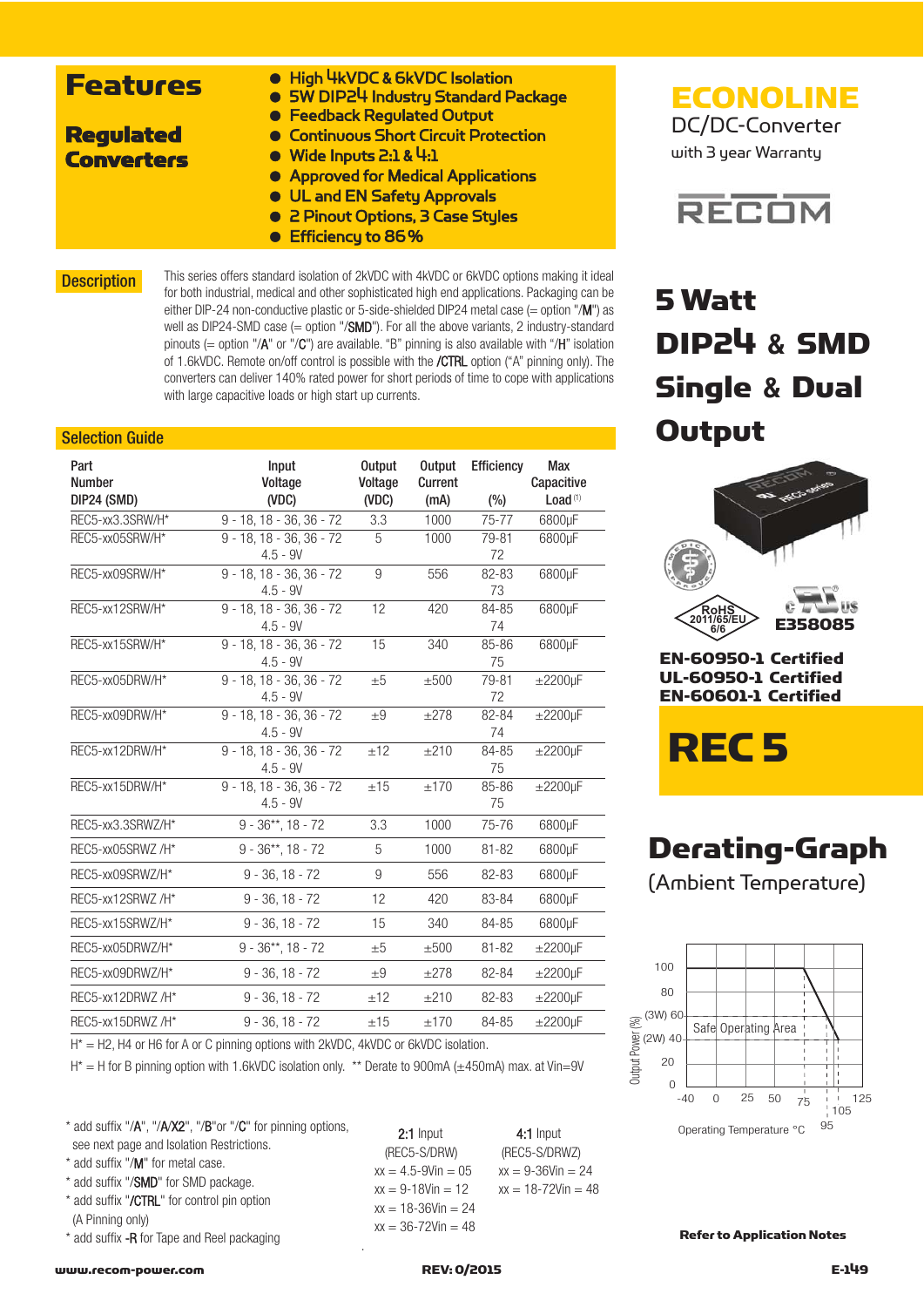## ECONOLINE DC/DC-Converter

# REC5-S\_DRW(Z) /H\* Series

#### **Specifications** (measured at  $T_A = 25^{\circ}$ C, nominal input voltage, full load and after warm-up)

| Input Voltage Range                                                                                     |                                                               |                    |                                    | 2:1 & 8 & 4:1                                         |  |  |  |  |  |
|---------------------------------------------------------------------------------------------------------|---------------------------------------------------------------|--------------------|------------------------------------|-------------------------------------------------------|--|--|--|--|--|
| Output Voltage Accuracy                                                                                 |                                                               |                    |                                    | $\pm 2\%$ max.                                        |  |  |  |  |  |
| Line Regulation (HL-LL)                                                                                 | $\pm 0.3\%$ max.                                              |                    |                                    |                                                       |  |  |  |  |  |
| Load Regulation (for output load current change from 20% to 100%)                                       | $\pm 0.6\%$ max.                                              |                    |                                    |                                                       |  |  |  |  |  |
| Minimum Load                                                                                            | $10\%$ (2)                                                    |                    |                                    |                                                       |  |  |  |  |  |
|                                                                                                         | Output Ripple and Noise (0,1µF capacitor on output, 20MHz BW) |                    |                                    | 50mVp-p max.                                          |  |  |  |  |  |
| Operating Frequency at Full Load                                                                        |                                                               | 2:1 input          |                                    | 120kHz typ.                                           |  |  |  |  |  |
| (at nominal input voltage)                                                                              | 200kHz typ.                                                   |                    |                                    |                                                       |  |  |  |  |  |
| Input Filter                                                                                            |                                                               |                    |                                    | Pi Network                                            |  |  |  |  |  |
| Efficiency at Full Load                                                                                 |                                                               |                    |                                    | see above                                             |  |  |  |  |  |
| No Load Power Consumption                                                                               |                                                               |                    |                                    | 300mW max.                                            |  |  |  |  |  |
| <b>Isolation Voltage</b>                                                                                | H <sub>2</sub> -Suffix                                        |                    | (tested for 1 second)              | 2000VDC                                               |  |  |  |  |  |
|                                                                                                         |                                                               |                    | (rated for 1 minute**)             | 1000VAC / 60Hz                                        |  |  |  |  |  |
| <b>Isolation Voltage</b>                                                                                | H4-Suffix                                                     |                    | (tested for 1 second)              | 4000VDC                                               |  |  |  |  |  |
|                                                                                                         |                                                               |                    | (rated for 1 minute**)             | 2000VAC / 60Hz                                        |  |  |  |  |  |
| <b>Isolation Voltage</b>                                                                                | H6-Suffix                                                     |                    | (tested for 1 second)              | 6000VDC                                               |  |  |  |  |  |
|                                                                                                         |                                                               |                    | (rated for 1 minute**)             | 3000VAC / 60Hz                                        |  |  |  |  |  |
| <b>Isolation Capacitance</b>                                                                            |                                                               |                    |                                    | 60pF typ.                                             |  |  |  |  |  |
| <b>Isolation Resistance</b><br>1 $G\Omega$ min.                                                         |                                                               |                    |                                    |                                                       |  |  |  |  |  |
| Short Circuit Protection (Max temp. = 50°C during short circuit conditions)<br>Continuous, Auto Restart |                                                               |                    |                                    |                                                       |  |  |  |  |  |
| $-40^{\circ}$ C to $+75^{\circ}$ C (see Graph)<br>Operating Temperature (free air convection)           |                                                               |                    |                                    |                                                       |  |  |  |  |  |
| Storage Temperature Range                                                                               |                                                               |                    |                                    | -55 $\mathrm{^{\circ}C}$ to +125 $\mathrm{^{\circ}C}$ |  |  |  |  |  |
| <b>Relative Humidity</b>                                                                                |                                                               |                    |                                    | 95% RH                                                |  |  |  |  |  |
| Case Material<br>Non-Conductive Plastic or Metal                                                        |                                                               |                    |                                    |                                                       |  |  |  |  |  |
| Thermal Impedance                                                                                       |                                                               | Natural convection | 20°C/W for plastic case            |                                                       |  |  |  |  |  |
|                                                                                                         |                                                               |                    |                                    | 12°C/W for metal case                                 |  |  |  |  |  |
| Package Weight                                                                                          |                                                               |                    |                                    | 13g                                                   |  |  |  |  |  |
| Packing Quantity                                                                                        |                                                               |                    |                                    | 15 pcs per Tube                                       |  |  |  |  |  |
|                                                                                                         |                                                               |                    |                                    | 100 pcs per Reel                                      |  |  |  |  |  |
| MTBF $(+25^{\circ}C)$                                                                                   | Detailed Information see                                      |                    | using MIL-HDBK 217F                | 850 x 10 <sup>3</sup> hours                           |  |  |  |  |  |
| $(+75^{\circ}C)$                                                                                        | Application Notes chapter "MTBF"                              |                    | using MIL-HDBK 217F                | 206 x 10 <sup>3</sup> hours                           |  |  |  |  |  |
| Certifications                                                                                          |                                                               |                    |                                    |                                                       |  |  |  |  |  |
| UL General Safety                                                                                       | Report: E358085                                               |                    |                                    | UL 60950-1 1st Ed.                                    |  |  |  |  |  |
|                                                                                                         |                                                               |                    |                                    | C22.2 No. 60950-1-03                                  |  |  |  |  |  |
| <b>EN</b> General Safety                                                                                | Report: SPCLVD1212007                                         |                    |                                    | $EN60950 - 1:2006 + 9 + A1:2010 + A12:2011$           |  |  |  |  |  |
| <b>EN Medical Safety</b>                                                                                |                                                               |                    | Report: MDD1205098-3 + RM1205098-3 |                                                       |  |  |  |  |  |
| IEC/EN 60601-1 3rd Edition, Medical Report + ISO14971 Risk Assessment                                   |                                                               |                    |                                    |                                                       |  |  |  |  |  |

#### Isolation Restrictions

'B" Pinning is restricted to 1.6kV isolation due to the closeness of the input and output pins.

If the options "/M" for metal case and "/SMD" for SMD pinout are combined, the maximum allowed isolation voltage is 2kVDC because of the shorter distances between pins and the metal case.

DIP-24 through-hole case and SMD-plastic case are not affected and offer the full isolation barriers of 2kV through to 6kVDC.

#### Ordering Examples:

REC5-0512DRW/H2/A/CTRL= 2:1 input, 5V Vin, ±12V Vout, 2kVDC, pinout "A",plastic case, control pin

REC5-4812SRWZ/H4/A/M = 4:1 input, 48V Vin, 12V Vout, 4kVDC, pinout "A",metal case, no control pin

REC5-1212DRWZ/H/B = 4:1 input, 12V Vin,  $\pm$ 12V Vout, 1.6kVDC, pinout "B",plastic case, no control pin

REC5-0505SRW/H6/C/SMD = 2:1 input, 5V Vin, 5V Vout, 6kVDC, SMD pinout "C",plastic case, no control pin

\*\*Any data referred to in this datasheet are of indicative nature and based on our practical experience only. For further details, please refer to our Application Notes.

| Notes   |                                                                                                                                       |
|---------|---------------------------------------------------------------------------------------------------------------------------------------|
| Note 1: | Maximum capacitive load is defined as the capacitive load that will allow start up in under 1 second without damage to the converter. |
| Note 2: | The REC 5 series requires a minimum of 10% load on the output to maintain specified requlation. Operating under no-load conditions    |
|         | will not damage these devices; however, they may not meet all listed specifications.                                                  |

#### Typical Characteristics

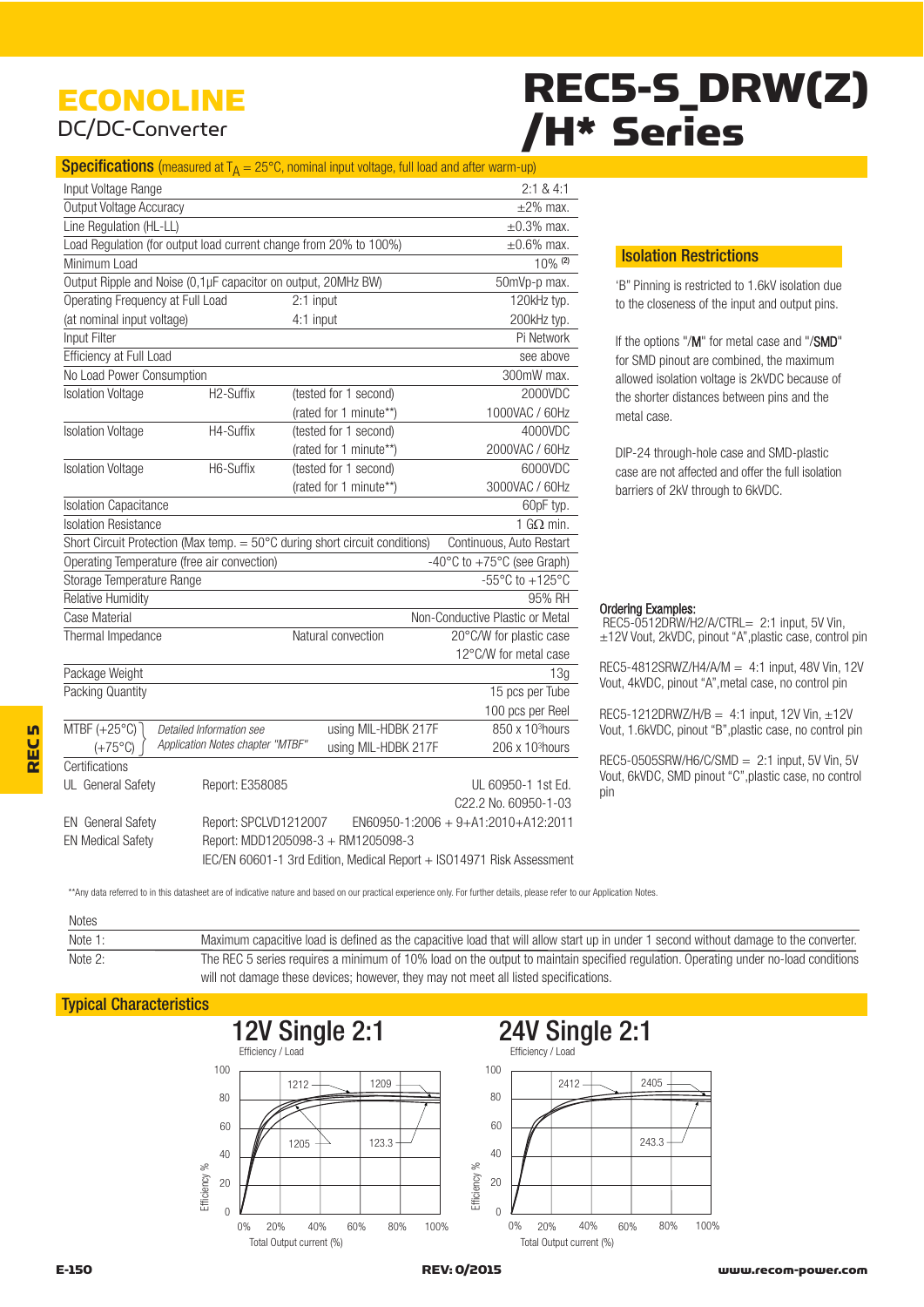## ECONOLINE DC/DC-Converter

### Typical Characteristics

# REC5-S\_DRW(Z) /H\* Series

48V Single 2:1 Dual 4:1



### Package Style and Pinning (mm) DIP 24 , Wide Input 2:1 & 4:1

"A" Pinning /H2, /H4 & /H6





Recommended Footprint Details



| <b>Pin Connections</b> |          |           |          |  |  |  |  |  |  |
|------------------------|----------|-----------|----------|--|--|--|--|--|--|
| Pin#                   | Single   | Single/X2 | Dual     |  |  |  |  |  |  |
| 1 (option)             | CTRI     | CTRI      | CTRI     |  |  |  |  |  |  |
| $\overline{2}$         | $-Vin$   | $-Vin$    | $-Vin$   |  |  |  |  |  |  |
| 3                      | $-Vin$   | $-Vin$    | $-Vin$   |  |  |  |  |  |  |
| 9                      | NC.      | No Pin    | Com      |  |  |  |  |  |  |
| 11                     | NC.      | NC.       | $-V$ out |  |  |  |  |  |  |
| 14                     | $+$ Vout | $+$ Vout  | $+$ Vout |  |  |  |  |  |  |
| 16                     | $-V$ out | $-V$ out  | Com      |  |  |  |  |  |  |
| 22                     | $+V$ in  | $+V$ in   | $+V$ in  |  |  |  |  |  |  |
| 23                     | $+V$ in  | $+V$ in   | $+V$ in  |  |  |  |  |  |  |
| $NC = No$ Connection   |          |           |          |  |  |  |  |  |  |

 $XX.X \pm 0.5$  mm  $XXXX + 0.25$  mm

**CTRL Option CTRL** 





 $2.54$ 

**Top View** 

"C" Pinning /H2, /H4 & /H6







**Top View** 

| Pin #         | Single   | Dual     |
|---------------|----------|----------|
| 1             | $+$ Vin  | $+V$ in  |
| $\mathcal{P}$ | $+V$ in  | $+V$ in  |
| 10            | ΝC       | Com      |
| 11            | ΝC       | Com      |
| 12            | $-V$ out | ΝC       |
| 13            | $+$ Vout | $-V$ out |
| 15            | ΝC       | $+$ Vout |
| 23            | $-Vin$   | $-Vin$   |
| 24            | $-Vin$   | $-Vin$   |

 $XX.X \pm 0.5$  mm  $XX.XX \pm 0.25$  mm

 $-2.54$